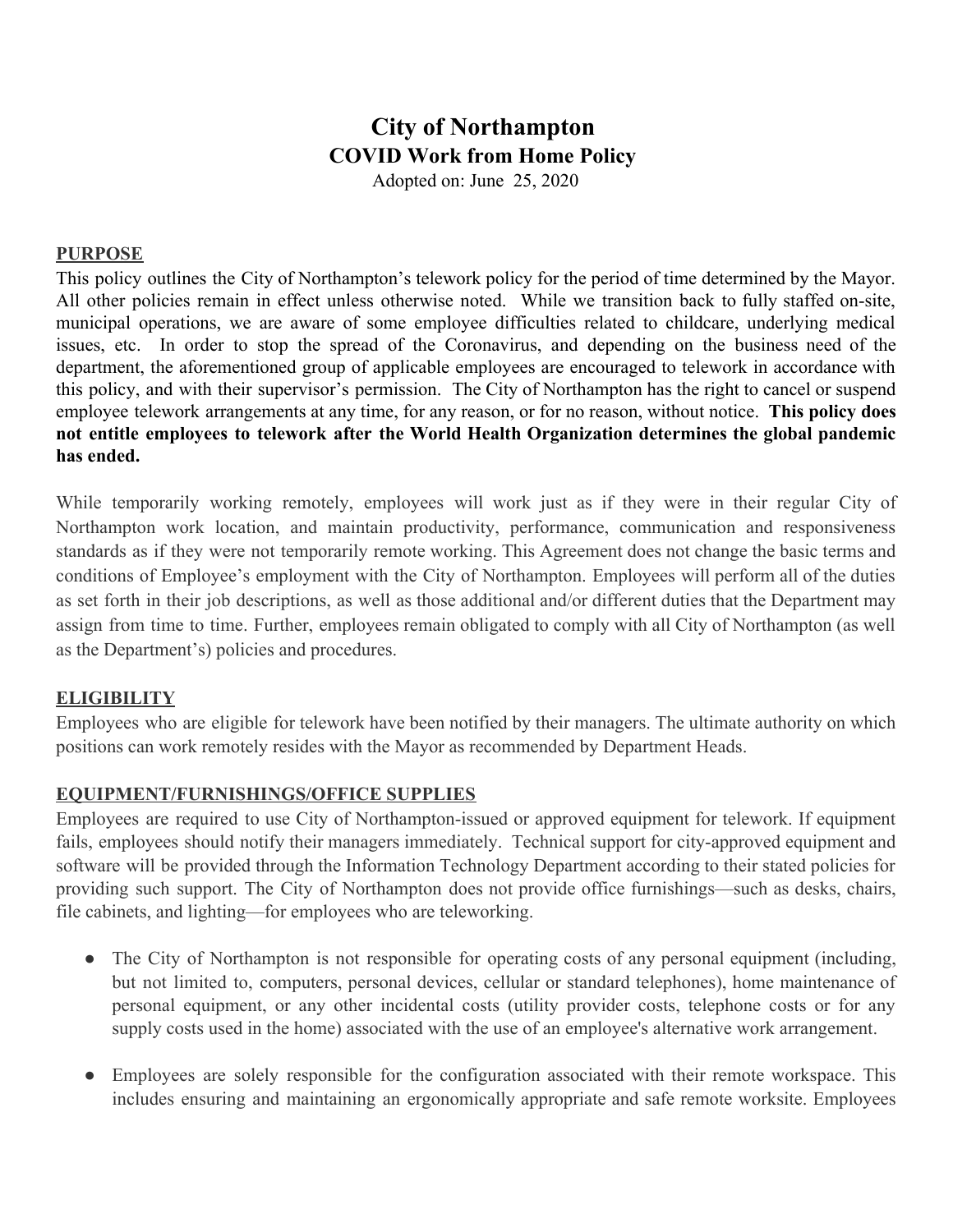are required to certify that such is the case and that they have reviewed the [Ergonomic advice/materials] page. Employees must affirm that they will utilize these resources for the purpose of assessing and maintaining their remote worksite in a safe and ergonomically appropriate manner.

# **DATA SECURITY**

Employees must comply with all of the City's electronic communication, data security policies and procedures while teleworking, including but not limited the City's Cell Phone, City Property, and Computer Use policies. Please see [t](https://www.northamptonma.gov/1888/Policies)he City's IT policies for more information, available at [https://www.northamptonma.gov/1888/Policies.](https://www.northamptonma.gov/1888/Policies) If an employee will be using their own personal devices for any Telework, they will be required to sign and abide by the terms of the *Use of Personal Electronic Devices for Authorized COVID-19 Telework Policy*, attached hereto. Failure to follow security policies and procedures will result in discipline up to and including termination.

# **REASONABLE ACCOMMODATIONS**

Reasonable accommodations are available for the known physical or mental limitations of qualified employees with disabilities. The City is committed to providing accommodations so long as accommodations do not place an undue hardship on business operations or pose a threat to the health or safety of employees. Employees who were receiving an accommodation before this policy became effective, and employees who need a new accommodation should review the American's with Disabilities Act and check in with their immediate manager or Glenda Stoddard, HR Director at gstoddard@northamptonma.gov.

## **WORK SCHEDULES AND RESPONSE TIME**

While employees and supervisors can develop arrangements tailored to employee and departmental needs, employees are expected to meet the following minimum requirements:

- Employees must maintain a presence with their Department while temporarily working remote. Presence may be maintained in the manner and using the technology, directed by the Department, which remains readily available such as by laptop computer, mobile phone, email, messaging application, videoconferencing, instant messaging and/or text messaging at all times during the times the Department expects or requires them to work.
- Employees must be available to their supervisors and co-workers during work hours.
	- Employees are expected to maintain the same response times as if they were at a regular City of Northampton work location, and as required by their Department manager.
	- Employees must carry out assigned duties, assignments, and other work obligations.
	- Employees must be available to attend scheduled video meetings, conference calls and participate in other required office activities at the home office as needed. Employees must make themselves available to physically attend scheduled work meetings as requested or required by their Department.

## **OVERTIME**

No employee is to work overtime without prior approval from their supervisor, and employees are required to take rest and meal breaks while working remotely in full compliance with federal, state, and local guidelines.